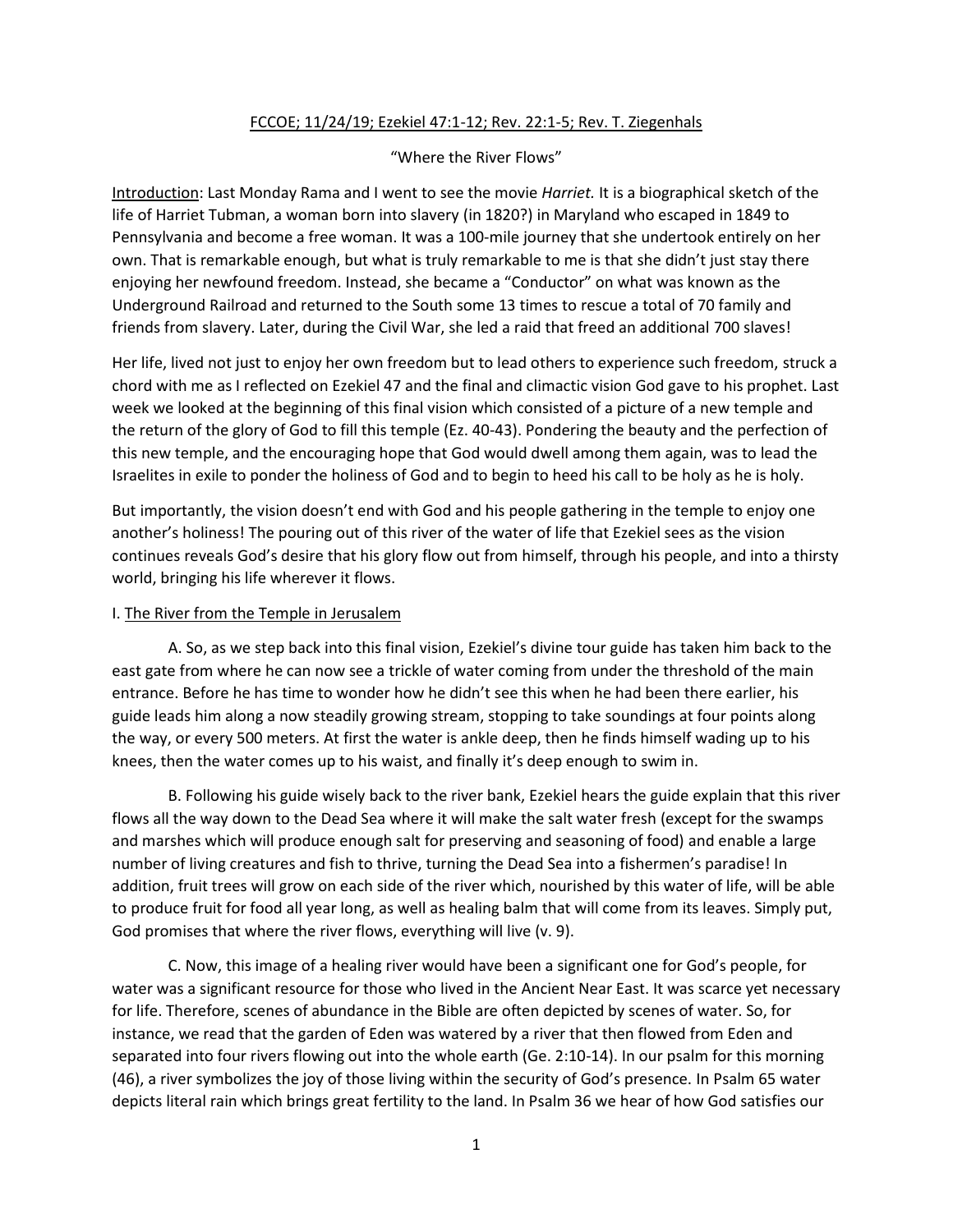thirst from his "river of delights." The prophet Joel picks up this theme as he symbolically describes God's new creation as mountains dripping with wine, hills flowing with milk, ravines running with water, and fountains flowing out of the Lord's house to water the valleys (3:18). In a world threatened with famine, infertility, and death, a river that transforms all that it touches would have been a much anticipated and welcomed thing. But when, and how, would it begin to flow?

## II. The River from the Temples of God's People

A. Obviously this kind of transformation on this kind of abundant scale, as described in the psalms and the prophets, is yet to come. What we see as we skip ahead to the vision John is given of God's new creation in the book of Revelation is that this river of life is a central part of the New Jerusalem. As we said last week, this new city has no need for a temple; it's all temple! So it shouldn't surprise us to see the river flowing out from the throne of God right down the middle of the city street where it brings healing for the nations so that people from every nation, tribe, and language will be worshipping and serving the living God. And not to miss that coming as it does from the throne of God, this healing river reveals to us that the source of new life is God, and that God's nature and desire is to give, and to give, and to keep on giving!

B. But, do we need to wait until the end of time to experience such a river? Jesus would say "no," we can begin to participate in this abundant giving and multinational healing now. To that end, John records these words of Jesus in chapter 7:

**<sup>37</sup>**On the last and greatest day of the festival, Jesus stood and said in a loud voice, "Let anyone who is thirsty come to me and drink. **<sup>38</sup>**Whoever believes in me, as Scripture has said, rivers of living water will flow from within them." **<sup>39</sup>** By this he meant the Spirit, whom those who believed in him were later to receive. Up to that time the Spirit had not been given, since Jesus had not yet been glorified.

The festival in question is the Feast of Tabernacles, a time of remembering and celebrating how God had been with his people during their wilderness wanderings. During that feast there was a water ceremony which took place each day in which a golden flask was filled with water and poured out from the temple. It was to look back to God's provision of water in the desert and to look forward to the fulfillment of scriptures like Ezekiel 47. After seven days of this ceremony, Jesus stood up and took this image and applied it to himself. He claimed to be the source of living water and that the water pointed toward the thirst-quenching gift of the Holy Spirit, a gift that he would be giving to all who entered an ongoing, trusting relationship with him.

C. Putting this all together, we might picture the indwelling of the Holy Spirit as turning each believer, and then each community of believers, into miniature temples. Paul actually references both in his first letter to the church in Corinth:

To the community: "Don't you know that you yourselves are God's temple and that God's Spirit dwells in your midst?" - 1 Cor. 3:16

To the individual believer: "Do you not know that your bodies are temples of the Holy Spirit, who is in you, whom you have received from God?" - 1 Cor. 6:19